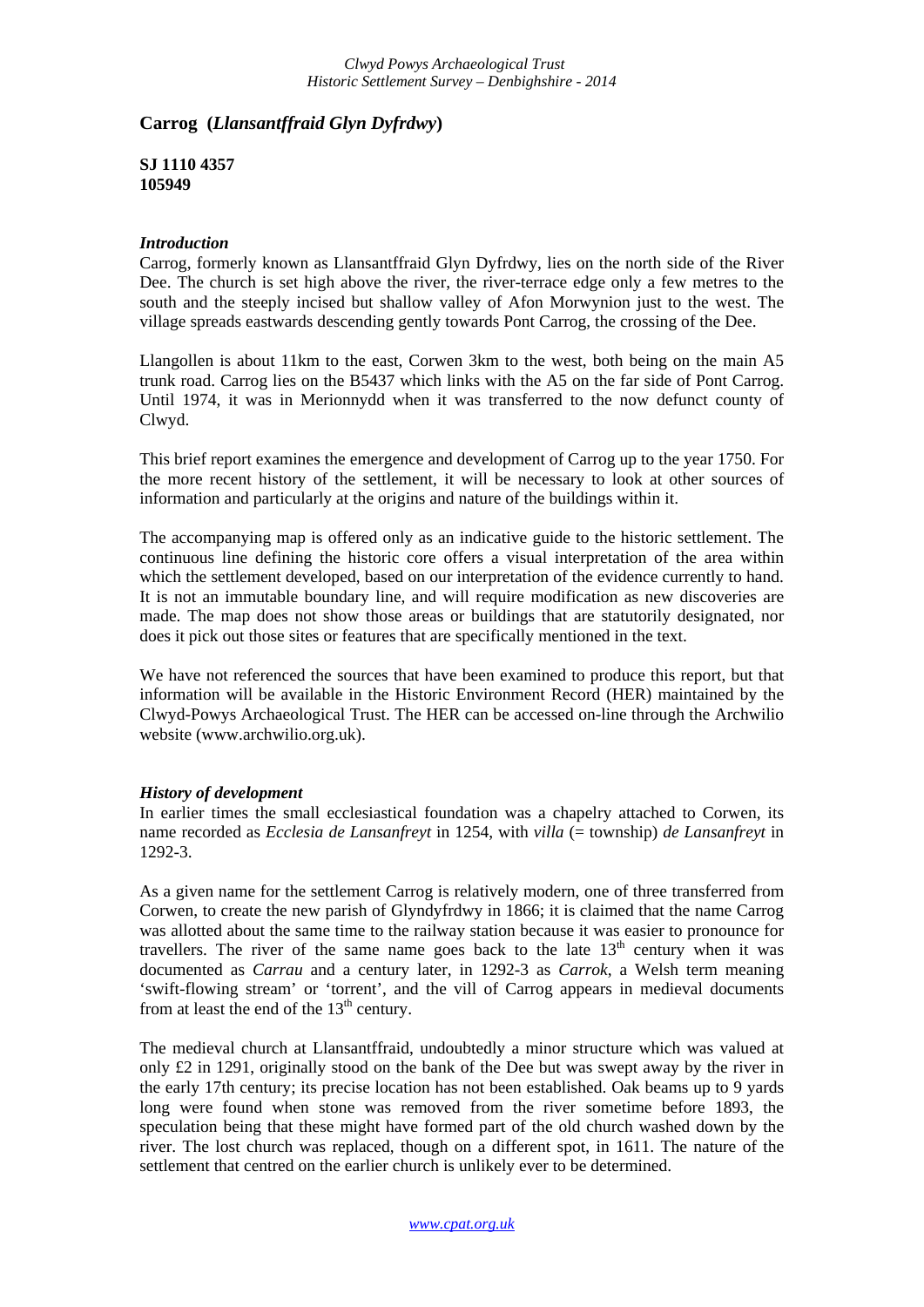

*Carrog, photo 95-C-0114 © CPAT, 2014*

Lhuyd recorded 6 houses 'scattered' around the new church at the end of the  $17<sup>th</sup>$  century. By the mid- $19<sup>th</sup>$  century there was closer to a dozen dwellings, well spaced between the church and the bridge.

## *The heritage to 1750*

The church (19772) is dedicated to St Bridget as was its predecessor. Of early  $17<sup>th</sup>$ -century build, it consists of a nave and slightly narrower chancel with a south porch. Heavily renovated in 1852, a new chancel erected in 1867; some of the  $17<sup>th</sup>$ -century fabric remains. The font is considered to be late  $12<sup>th</sup>$ -century in date and presumably was salvaged from the earlier building, while all the other fittings and furnishings are post-Reformation; its roof is considered to be a good example of its type from the early  $17<sup>th</sup>$  century.

The churchyard is an irregular rectilinear shape, virtually trapezoidal, its form dictated by the local topography.

According to Lewis in the first half of the  $19<sup>th</sup>$  century, the village contained a small building, then a dwelling, which was known as 'Owain Glyndwr's Prison House', reportedly used to confine captives taken by Glyndwr. On the other hand RCAHMW report an article in the *Llangollen Advertiser* in 1906 that said that Glyndwr himself was imprisoned in the house, and tied to a property called Carchardy on the bank of the river.

Llan farm, a short distance to the north-west of the church has an interesting group of buildings. Llan House was built in the  $17<sup>th</sup>$  century, but its external appearance betrays remodelling around the beginning of the  $19<sup>th</sup>$  century. The separate Llan farmhouse seems to have been erected at about the same time. Completing the group is an L-shaped range of farm buildings, which are probably  $17<sup>th</sup>$  or  $18<sup>th</sup>$  century but represent several phases of construction.